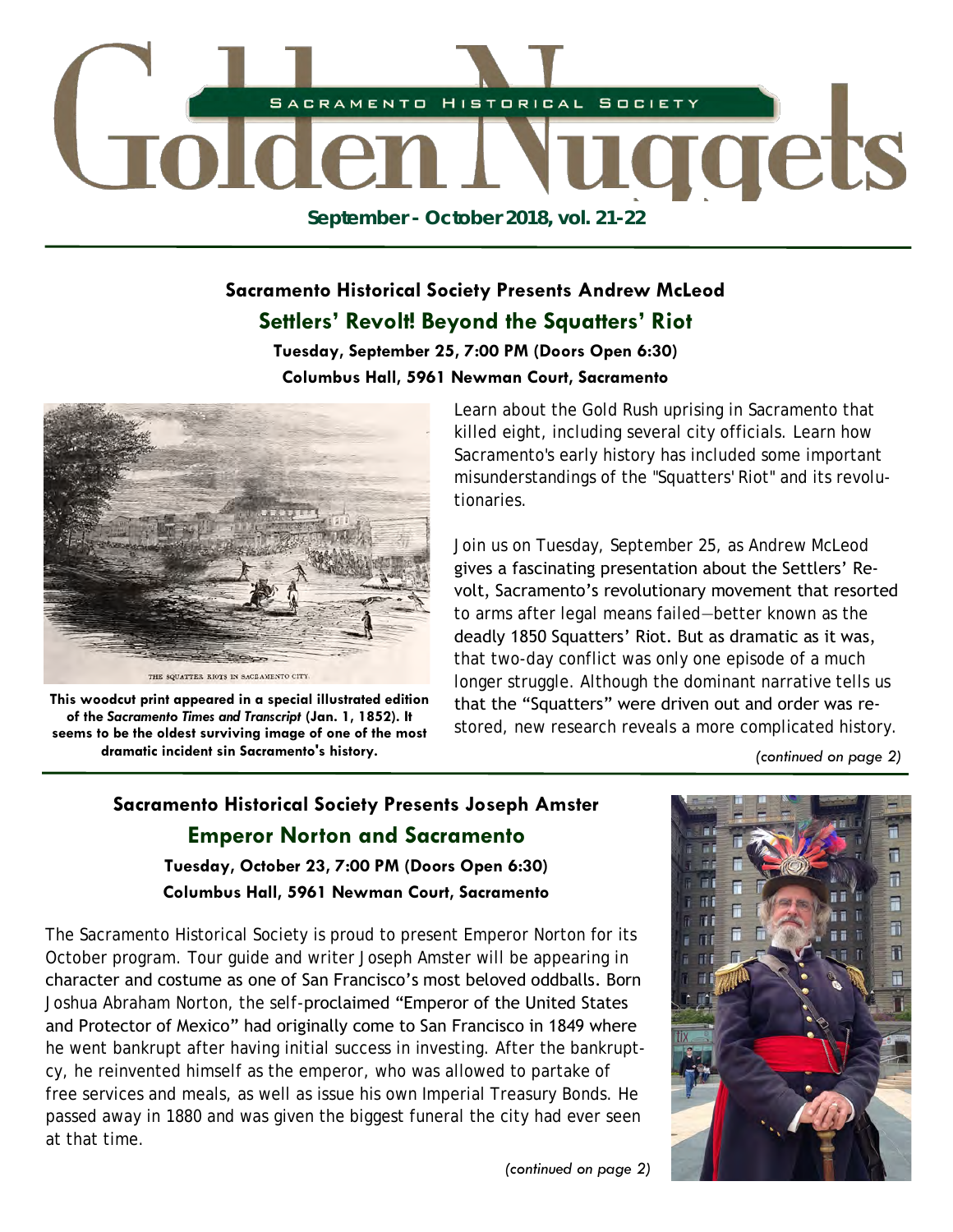#### **Settlers' Revolt! Beyond the Squatters' Riots** *(continued from page 1)*

McLeod explains how long-hidden newspapers (and other historic anomalies) indicate that the Settlers' Association actually maintained some control in a tense stalemate, with eastern areas like Brighton remaining a center of ongoing resistance. The Settlers' growing strength in the Legislature and the streets then triggered a counterrevolutionary crackdown known as the Committees of Vigilance, which undermined civil order in California through at least 1856, and literally wiped Brighton off the map.



**The severe flooding of January 1850 caused a temporary lull in activities leading up to the Settlers' Revolt, but not for long.**



#### Joseph Amster is a tour guide, journalist, historian, California native, and resident of San Francisco on and off since the 1970s. Born in southern California, he first visited San Francisco as a seven-year-old in 1962. Falling in love with the city, he returned to study theater arts at San Francisco State University. During that time, he worked as a cook at San Francisco's legendary Salmagundi restaurant. As a journalist, he served as editor of the *Orange County Blade* and *IN Los Angeles* magazines. He has also had stories published in the Alyson Publications books *My First Time, Vol. 1* and *The Day We Met.* He has served on the board of directors of Laguna Outreach and Project Chicken Soup and was co-chair of the City of Laguna Beach HIV Advisory Committee. He currently serves as a board member of the San Francisco History Association and is the treasurer of the Emperor's Bridge Campaign.

With the rise of the Internet, Joseph found journalism jobs few and far between. In 2011, he and husband Rick Shelton founded Time Machine Tours. Because of their backgrounds in the performing arts, they decided to offer historical walking tours as characters from San Francisco history. Emperor Norton's Fantastic San Francisco Time Machine launched in July, 2011 to rave reviews. Amster also offers an Emperor Norton waterfront tour, made possible by a generous grant from the San Francisco History Association. Joseph combined his love of history with his culinary background to offer San Francisco Food Safari, a shopping tour of North

Beach in 2012 and a Mission District tour titled "There's More to the Mission than Burritos" in 2013. He is currently working on a book titled *Created in California: The Golden State's Gifts to Gastronomy* and can often be spotted about San Francisco in character as the city's much -loved Emperor Norton. He is available for charter tours, lectures, weddings, and special events.



**Emperor Norton in what may be his most well-known photo: The Plinth Pose.**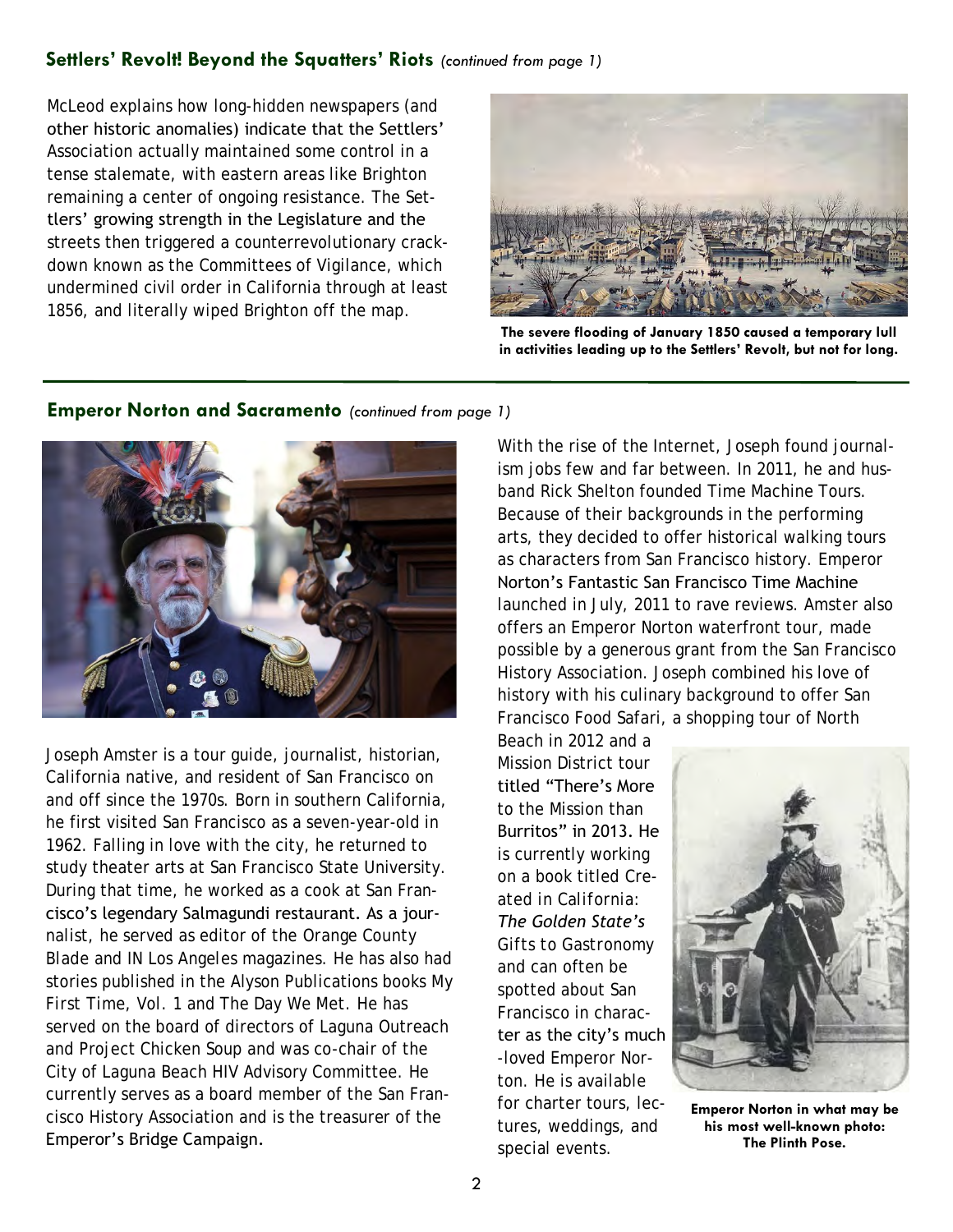## **Halloween Happenings … and Other October Events**

Our *Out & About* listing of activities on the back page of Golden Nuggets was so overloaded with festive fall events that we couldn't fit everything in our usual space. So, we decided to move our October events here. There are lots of fun things to choose from, so revisit an old favorite or try something new, or both!

| DATE                                   | <b>TIME</b>                      | <b>EVENT</b>                                                                                                                                                                                                                                                                                                                                     | <b>LOCATION &amp; OTHER INFO</b>                                                                                                                                                                                                 |
|----------------------------------------|----------------------------------|--------------------------------------------------------------------------------------------------------------------------------------------------------------------------------------------------------------------------------------------------------------------------------------------------------------------------------------------------|----------------------------------------------------------------------------------------------------------------------------------------------------------------------------------------------------------------------------------|
| Oct 6                                  | 10 AM                            | Haunted Sacramento Cemetery Tour<br>The lantern Tours at the Sacramento Old City Cemetery may<br>be sold out, but you can still experience a little ghostliness<br>at this morning tour featuring the haunting stories of this<br>Sacramento gem. Free                                                                                           | Sacramento Old City Cemetery<br>1000 Broadway, Sacramento<br>www.historicoldcitycemetery.org                                                                                                                                     |
| Oct 6                                  | <b>10 AM</b><br>to 4 PM          | Sacramento Archives Crawl<br>Crawlers tour among four host archives in Sacramento, gath-<br>ering stamps in their passports as they view treasures from<br>dozens of archives and special collections libraries, visit with<br>archivists, and go on special behind-the-scenes tours. The<br>theme for this year's crawl is "Going Places." Free | California State Archives, 1020 O St;<br>California State Library, 900 N St;<br>Center for Sacramento History, 551<br>Sequoia Pacific Blvd; and Sacramen-<br>to Room, Central Library, 828 I St<br>sacarchivescrawl.blogspot.com |
| Oct 6                                  | 3 PM to<br>7:30 PM               | CruiseFest on Fulton Avenue<br>Join the California Automobile Museum at Sacramento's big-<br>gest Cruise and Car Show, with 300 cars of all makes and<br>models, food trucks, live music, and a beer garden.                                                                                                                                     | Fulton Avenue<br>www.calautomuseum.org<br>Spectators free<br>Car registration \$30                                                                                                                                               |
| Oct 7, 14,<br>19, 21, 28,<br>and Nov 4 | Various                          | Old Sacramento Día de Los Muertos<br>Celebrate the traditions of el Día de Los Muertos with art<br>workshops Saturdays, the "Honoring our Past" presentation<br>Oct 19, and the Souls of the City Festival Nov 4.                                                                                                                                | Sacramento History Museum<br>101   St, Sacramento<br>www.sachistorymuseum.org<br>Ticket prices vary                                                                                                                              |
| Oct 12                                 | 6 PM to<br><b>10 PM</b>          | Día de Los Muertos at the California Museum<br>Celebrate Día de Los Muertos with live music, a ceremonial<br>blessing and performance, a Mercado de Los Muertos, and<br>activities for kids.                                                                                                                                                     | California Museum<br>1020 O St, Sacramento<br>www.californiamuseum.org<br>Tickets \$10 advance, \$20 door                                                                                                                        |
| Oct 13, 14,<br>20, 21, 27,<br>28       | Various                          | Old Sacramento Ghost Tours<br>Come join the "ghosts" of early Sacramento on an eerie<br>journey back in time. Meet wayward miners, murder victims,<br>and other colorful Gold Rush characters.                                                                                                                                                   | Sacramento History Museum<br>101   St, Sacramento<br>www.sachistorymuseum.org<br>Tickets \$15                                                                                                                                    |
| Oct 14, 15,<br>21, 22, 28,<br>29       | Various                          | Spookomotive Train Rides<br>All aboard for some Halloween fun Old Sacramento style on<br>a whimsically decorated train staffed with a "skeleton<br>crew." Guests are encouraged to come in costume                                                                                                                                               | California Railroad Museum<br>www.californiarailroadmuseum.org<br>Tickets \$15 adult, \$8 youth                                                                                                                                  |
| Oct 23                                 | 7 PM<br>Doors<br>open<br>6:30 PM | <b>Emperor Norton and Sacramento</b><br>SHS presents tour guide, historian, and writer Joseph Amster<br>appearing in character and costume as San Francisco's be-<br>loved Emperor Norton.                                                                                                                                                       | Columbus Hall<br>5961 Newman Ct, Sacramento<br>www.sachistoricalsociety.org<br>Members free, \$5 non-members                                                                                                                     |